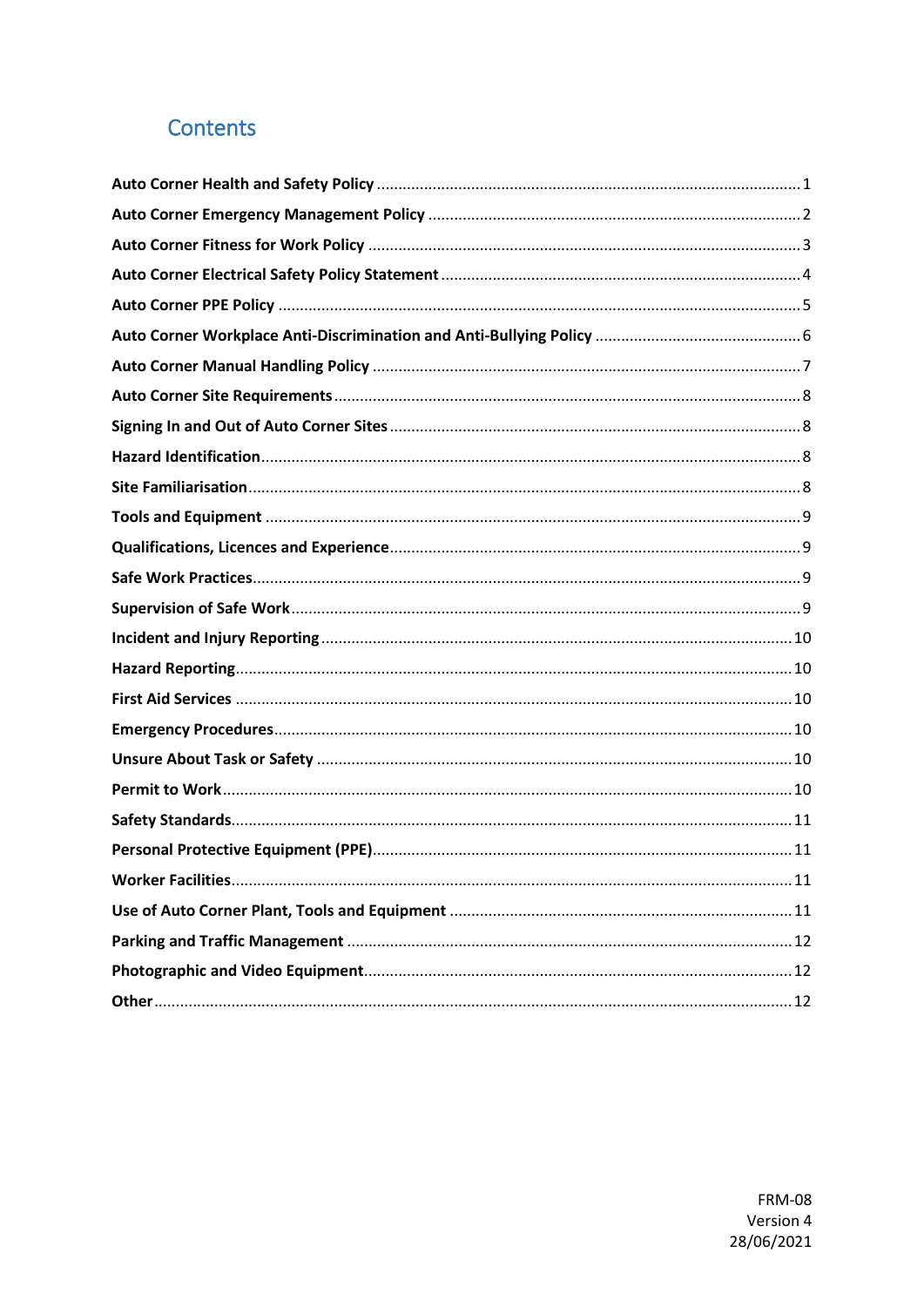### <span id="page-1-0"></span>**Auto Corner Health and Safety Policy**



#### HEALTH AND SAFETY POLICY STATEMENT

Auto Corner is committed to ensuring the health and safety of all its employees, contractors and visitors while on Auto Corner sites.

To achieve this Auto Corner will:

- Comply with all workplace, health and safety legislation, regulations, codes of practice and standards;
- . Take all reasonable practical steps to ensure safe systems of work;
- . Provide and maintain a safe and healthy work environment;
- Aim to eliminate work related injury and illness and endeavor to achieve a goal of zero harm;
- . Apply risk management methodology which is relevant and suitable for Auto Corner's risk exposure;
- Maintain relevant policies, procedures, systems, information, training and programs to support and continually improve effective health and safety practices;
- . Provide and maintain safe plant, machinery and equipment;
- Ensure safe use, handling, and storage of substances;
- . Establish clear targets and objectives on an annual basis to improve workplace, health and safety:
- Provide necessary information, instruction and training that enable all employees and contractors to understand their responsibilities:
- Conduct operations with due regard to the safety of the public.

Safety is the primary responsibility of every person at Auto Corner and therefore, does not rest solely with any one individual or group.

In return, we require employees, contractors and visitors to:

- . Follow all company policies, procedures and directive;
- . Report any safety concerns, hazards and injuries immediately;
- $\bullet$ Maintain a safe work area, reasonably clean and free of debris;
- . Not willfully or recklessly injure yourself or place at risk the health and safety of others:
- Only perform tasks you are trained and authorised to do;
- Participate and cooperate in promoting and improving health and safety in the workplace.

CAMY ∕ר

Georgia Thomson **Dealer Principal** Date 24 March 2021

This policy is to be reviewed at not more than 2 years from the date of signing.

POL-01 Health and Safety Policy Revised March 2021

Page 1 of 1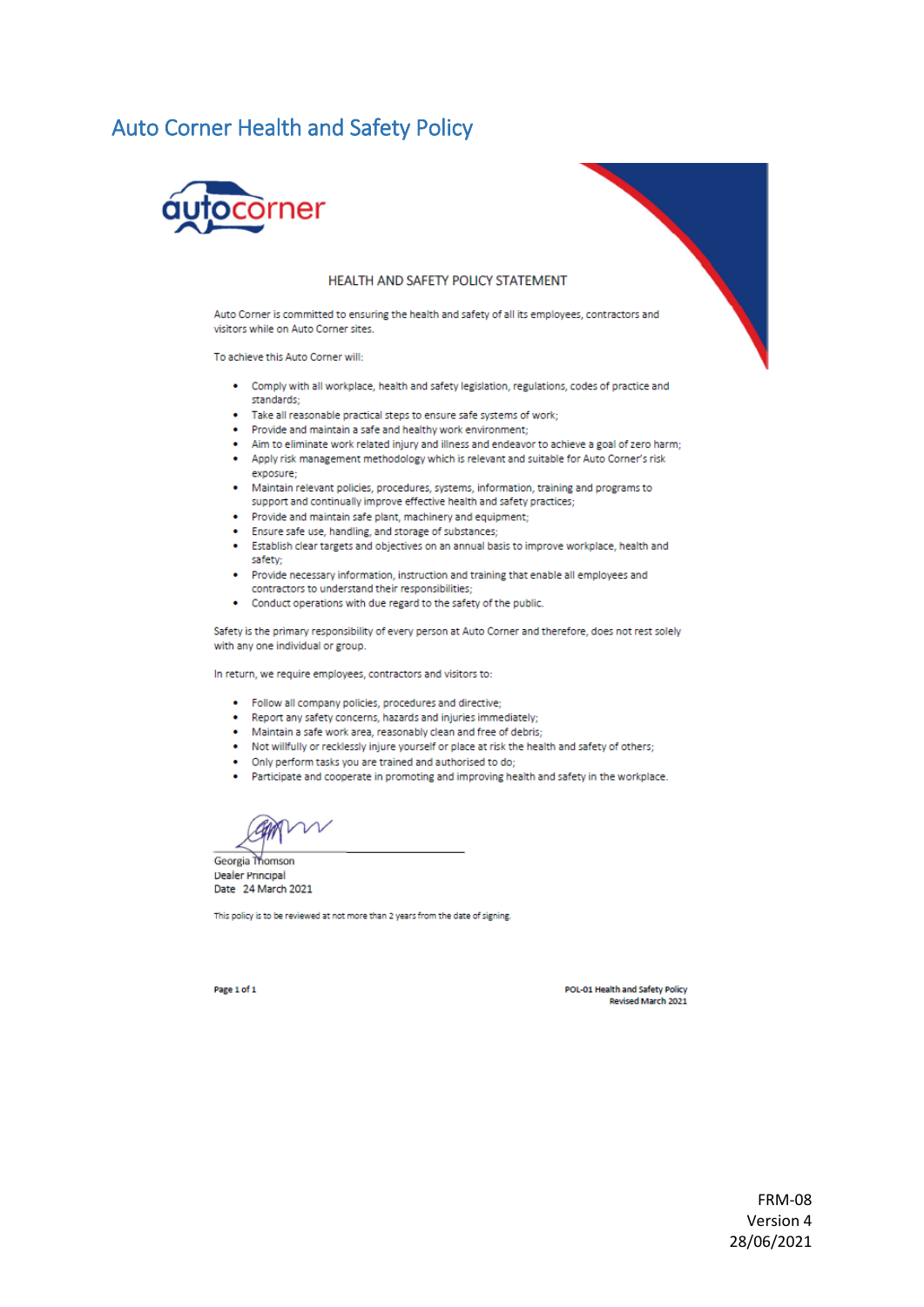#### <span id="page-2-0"></span>**Auto Corner Emergency Management Policy**



#### **EMERGENCY MANAGEMENT POLICY STATEMENT**

Auto Corner recognises that fire, though the most prevalent event, is not the only emergency situation that may require the building to be evacuated.

Auto Corner's obligation is to, so far as reasonably practicable, provide resources, training, procedures and plans of action through the risk assessment process to all employees and personnel on Auto Corner sites.

The main objective in any emergency evacuation plan is to ensure that:

- . Everyone knows what to do in the event of an emergency; and
- . Provision for potential and unexpected incidents at the workplace have taken place.

The types of emergencies that may occur with Auto Corner and need to be considered include, however may not be limited to, fire, medical emergencies and incidents with hazardous substances, bomb threats, armed confrontations and natural disasters. In most cases these emergencies can be prevented, therefore Auto Corner's emergency procedures are to be developed in accordance with the Australian Standard 3745:2010 Planning for emergencies in facilities, as well as the Building Fire Safety Regulation 2008.

The Dealer Principal, Senior Executive Officers and other designated employees are to participate in the implementation and maintenance of the emergency plan, as appropriate to their roles within Auto Corner.

General evacuation instructions and first response instruction is the minimum requirement under the Building Fire Safety Regulation; all workers within Auto Corner premises shall be familiar with these instructions. These instructions shall be given by the site Fire Wardens.

Existing employees will be given general evacuation instructions annually and first response instruction (fire wardens) bi-annually.

Emergency response personnel shall be indemnified by Auto Corner against civil liability resulting from any workplace emergency response, education, training sessions, periodic exercises or emergency evacuation of a building where a warden or a first aid officer acted in good faith and in the course of their emergency control duties.

During an emergency, instructions given by the emergency response personnel shall take precedence over the normal Management structure.

Georgia Thomson **Dealer Principal** Date: 24 March 2021 This policy is to be reviewed at nor more than 3 years from the date of signing.

Page 1 of 16

POL-02 Emergency Management Policy Revised March 2021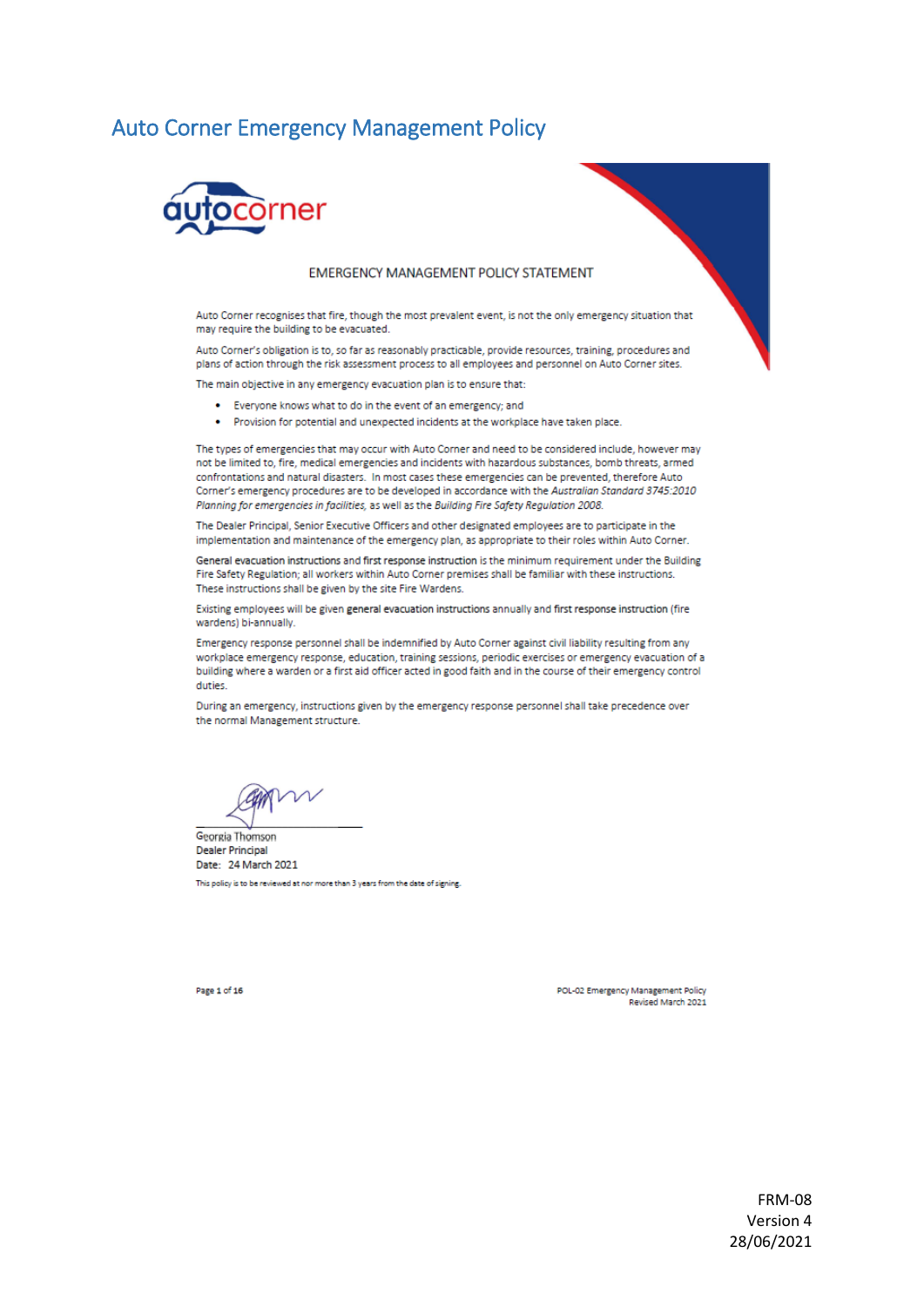# <span id="page-3-0"></span>**Auto Corner Fitness for Work Policy**



#### FITNESS FOR WORK POLICY STATEMENT

Managing fitness for work is a duty of care responsibility shared by Auto Corner and each individual employee, contractor and visitor.

Fitness for work has three main aspects, which are interrelated and all of which can compromise safety:

- The impact of alcohol and other drugs:
- · Fatigue:
- . Health both physical and psychological.

Auto Corner is committed to ensuring the safety and health of all individuals within the company.

To fulfil our commitments, Auto Corner shall:

- Provide education, training and support to ensure individuals are aware of, and understand their responsibilities, with respect to 'fitness for work'.
- . Provide education, training and support to Supervisors and Managers to enable them to:
	- Apply the fitness for work policy in a fair and consistent manner;
	- Assess fitness for work of individuals under their control:
	- Take prompt and appropriate actions when an individual's fitness for work is compromised.
- . Make available documentation to all employees to assist them in complying with their fitness for work responsibilities.
- Promote a culture of respectful, honest communication regarding fitness for work issues, maintaining the individual's confidentiality at all times.
- . Be proactive in avoiding any impact of unfit workers on the safety of their colleagues.
- · Provide appropriate consultation, counselling or assessment support.
- Apply appropriate measures to serious breaches of the company's fitness for work requirements.

#### As employees, it is your responsibility to:

- Conduct yourself responsibly so as not to put yourself or others at risk.
- Adhere to the Auto Corner fitness for work policy.
- . Notify your Supervisor if you are unable to perform your normal duties due to impairment with respect to the fitness for work policy.

Georgia Thomson **Dealer Principal** Date: 19 March 2021 This policy is to be reviewed at no more than 3 years from the date of signing.

POL-03 Fitness for Work Policy Revised March 2021

Page 1 of 11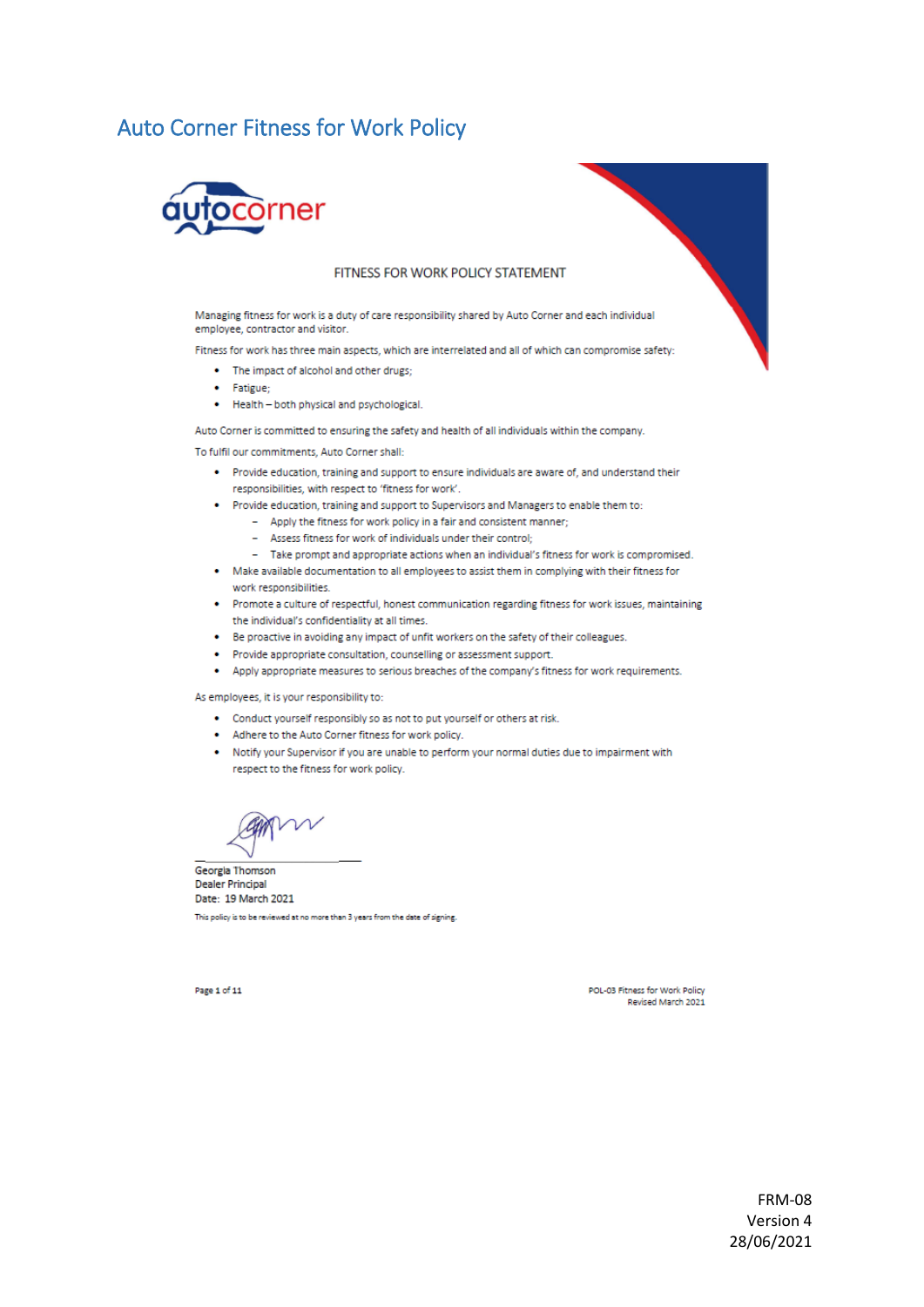### <span id="page-4-0"></span>**Auto Corner Electrical Safety Policy Statement**



#### ELECTRICAL SAFETY POLICY STATEMENT

For Auto Corner to discharge its obligation as a requirement not only under the Workplace, Health and Safety legislation, but also under the Electrical Safety Act and Regulations, it is necessary for Auto Corner to set specific guidelines and familiarise workers with this Policy and Procedure. As a minimum requirement Auto Corner will:

- . Protect extension leads and flexible cables from damage.
- Use safety switches.
- . Inspect, test and tag electrical equipment on a regular basis.
- Remove defective equipment.
- . Remove safety switches if they are not working properly.
- Not use double adaptors, piggyback plugs or leads that have a 3-pin plug on either end.
- Have new installations or faulty electrical equipment installed, maintained and repaired by a registered electrical licensed person.
- . Keep records of tests and inspections. This also includes Electrical Equipment Register, formal inspection and tests, repairs carried out, record of faulty equipment and corrective actions taken. All records are to be retained for seven years.
- . Ensure workers considered 'competent' to carry out test and tag prescribed by legislation have the necessary practical and theoretical skills to undertake the task.

No Auto Corner employee other than a registered electrical worker will touch or perform work on any part of an electrical installation or any electrical equipment.

The testing and tagging of electrical equipment must be carried out in accordance with AS 3760: In-service safety inspection and testing of electrical equipment and performed by a 'competent' person.

Electrical equipment must be inspected and tested at intervals specified in the Australian Standard with a maximum lenience of two weeks.

Experience has shown that greater than 90% of defects are found by visual inspections. Therefore, workers shall inspect the electrical equipment being used prior to each application.

All workers are to have access to, and be provided training in, hazard identification and the correct application of an 'Out of Service Tag'. This tag is used to identify equipment or machinery that is faulty of out of service.

Georgia Thomson **Dealer Principal** Date: 26 March 2021

This policy is to be reviewed at nor more than 3 years from the date of signing.

Page 1 of 12

POL-06 Electrical Safety Policy Revised March 2021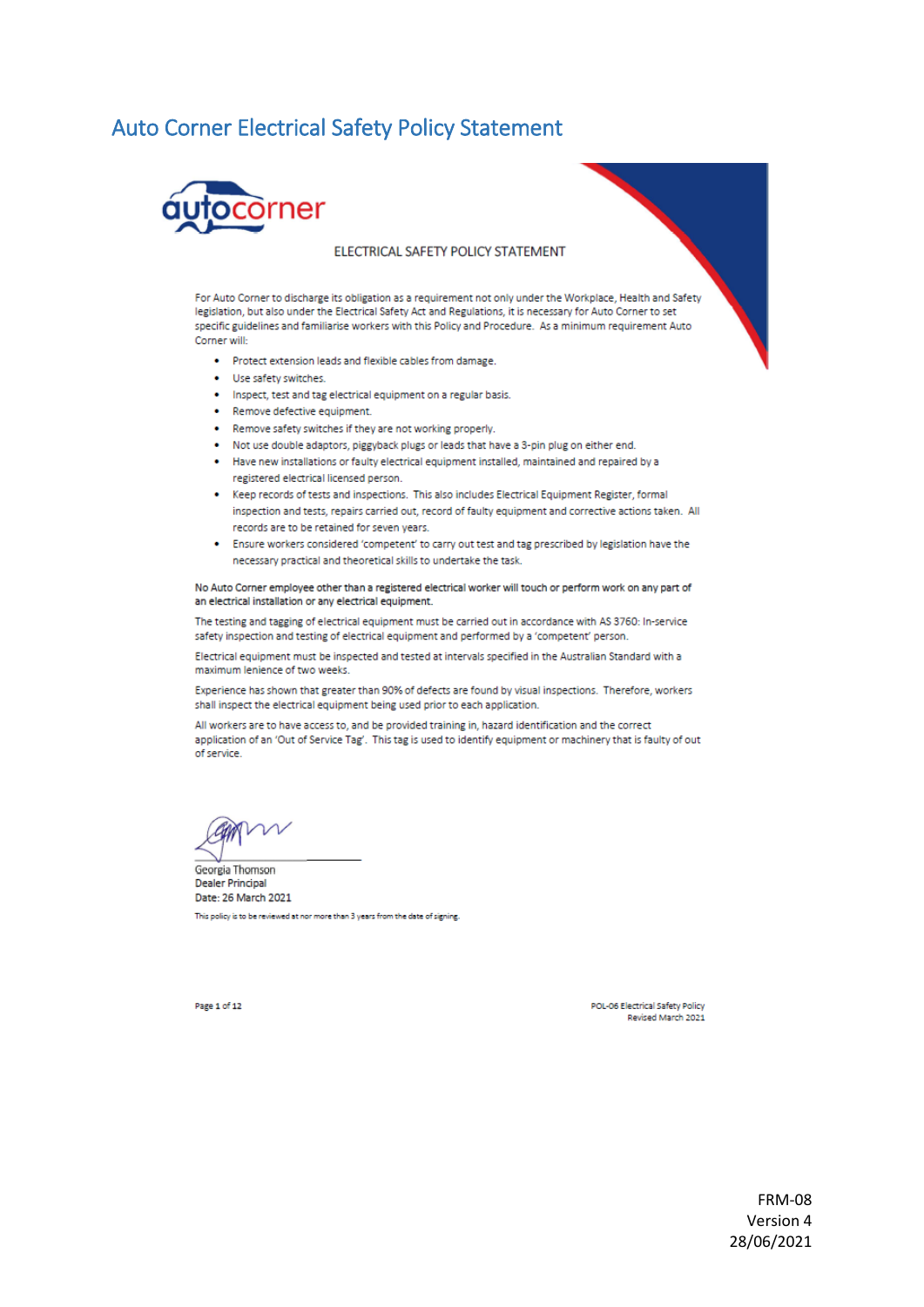#### <span id="page-5-0"></span>**Auto Corner PPE Policy**



#### PERSONAL PROTECTIVE EQUIPMENT (PPE) POLICY STATEMENT

Auto Corner is committed to ensuring a safe and healthy work environment for all its employees, contractors and visitors. Reasonably practicable measures must be implemented to control the risk of identified hazards.

Hearing protection is to be worn as a minimum requirement for workers, contractors and visitors working in all Auto Corner workshops, engine wash bays, vehicle presentation bays, pre-delivery parts warehouse and workshop and for yard detailers during prescribed activities.

Safety glasses must be carried at all times by workers, contractors and visitors working in all Auto Corner workshops, engine wash bays, vehicle presentation bays, pre-delivery parts warehouse and workshop and for vard detailers during prescribed activities.

An additional PPE provision of sun protection (hat, UV protective clothing and sunscreen) is required for Yard Detailing and Pre-Delivery Yard Controllers.

Auto Corner will ensure that PPE shall only be used as a control measure where:

- . Elimination or control of the hazard/s are not otherwise practicable, or
- . Used in conjunction with other control measures from the Hierarchy of Control, or
- . Other controls are to be implemented and PPE is used as a temporary or interim measure.

Where, through risk assessment, PPE has been identified as a control measure, this Policy will set out the minimum requirements for:

- Purchase
- Supply
- $\bullet$  Issue
- $\bullet$  Use
- Care and maintenance

As an employee, contractor or visitor in or entering an area with a provision for PPE, you will be require to:

- . Not willfully place yourself at risk
- . Not tamper with or damage PPE supplied
- Use PPE provided and in accordance with the manufacturer's instructions
- Use PPE as instructed and trained
- Correctly store and maintain PPE items issued
- . Report any faulty or damaged PPE immediately
- . Follow the directive of Mandatory Signage where displayed

All PPE supplied is, and remains the property of Auto Corner.

Georgia Thomson Dealer Principal Date: 19 March 2021 This policy is to be reviewed at nor more than 3 years from the date of signing.

Page 1 of 13

POL-07 PPE Policy Revised March 2021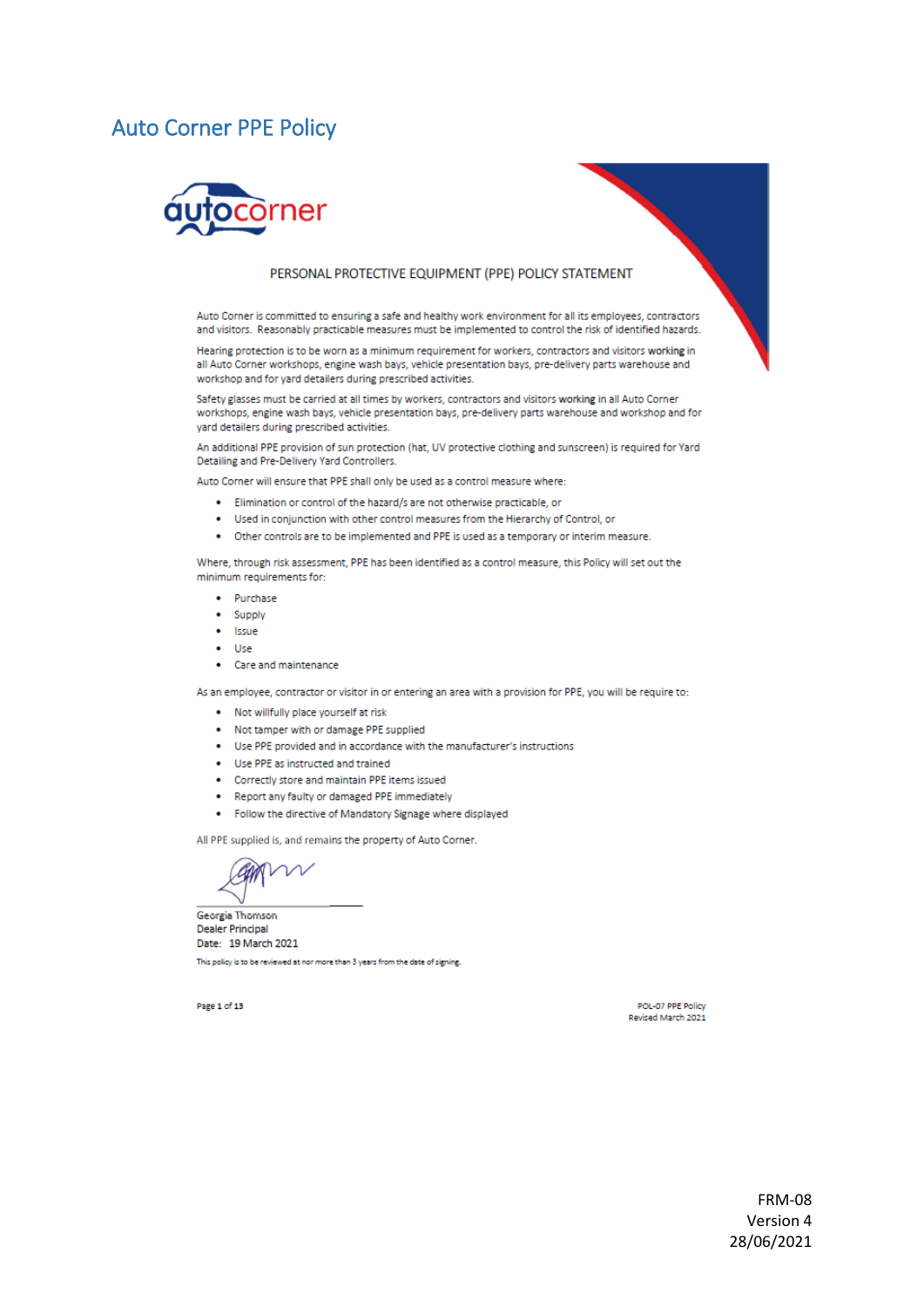## <span id="page-6-0"></span>Auto Corner Workplace Anti-Discrimination and Anti-Bullying Policy



#### WORKPLACE ANTI-DISCRIMINATION AND ANTI-BULLYING POLICY STATEMENT

Auto Corner is committed to ensuring a healthy and safe workplace that is free from workplace discrimination, harassment and bullying. Workplace discrimination, harassment and bullying is unlawful, unacceptable and will not be tolerated under any circumstances.

Auto Corner will take the following actions to prevent and control exposure to the risk of workplace discrimination, harassment or bullying:

- Provide all workers with workplace discrimination, harassment and bullying awareness training.
- Develop procedures for workers to follow.
- . Implement and communicate to workers a complaints handling system on how to make a complaint, the support systems available, options for resolving grievances and the appeals process.
- . Regularly review the Workplace Anti-Discrimination and Anti-Bullying Policy.

Workplace discrimination, harassment and bullying has a detrimental effect on people and the organisation. It can create an unsafe working environment, result in the loss of talented and experienced employees, the breakdown of team and individual relationships and reduced efficiency. People who are harassed can present with both physiological and psychological symptoms, including, but not limited to depression, high blood pressure and loss of self-esteem.

Legitimate and reasonable management actions and business processes such as: actions taken to transfer, demote, discipline, redeploy, retrench or dismiss a worker are not considered to be workplace discrimination, harassment or bullying, provided these actions are conducted in a reasonable way.

Auto Corner requires all workers and visitors to conform to this Policy by:

- Conducting yourself responsibly.
- Not tolerating unacceptable behaviour.
- Maintaining privacy during investigations and to immediately report incidents of workplace discrimination, harassment or bullying to your direct supervisor or manager, alternatively complaints can be forwarded to Brody Edmonds (ext. 8025) or Nicole Hoffman (ext. 8023).

Georgia Thomson **Dealer Principal** Date: 19 March 2021

This policy is to be reviewed at nor more than 3 years from the date of signing.

Page 1 of 12

POL-08 Anti-Discrimination/Anti-Bullying Policy Revised March 2021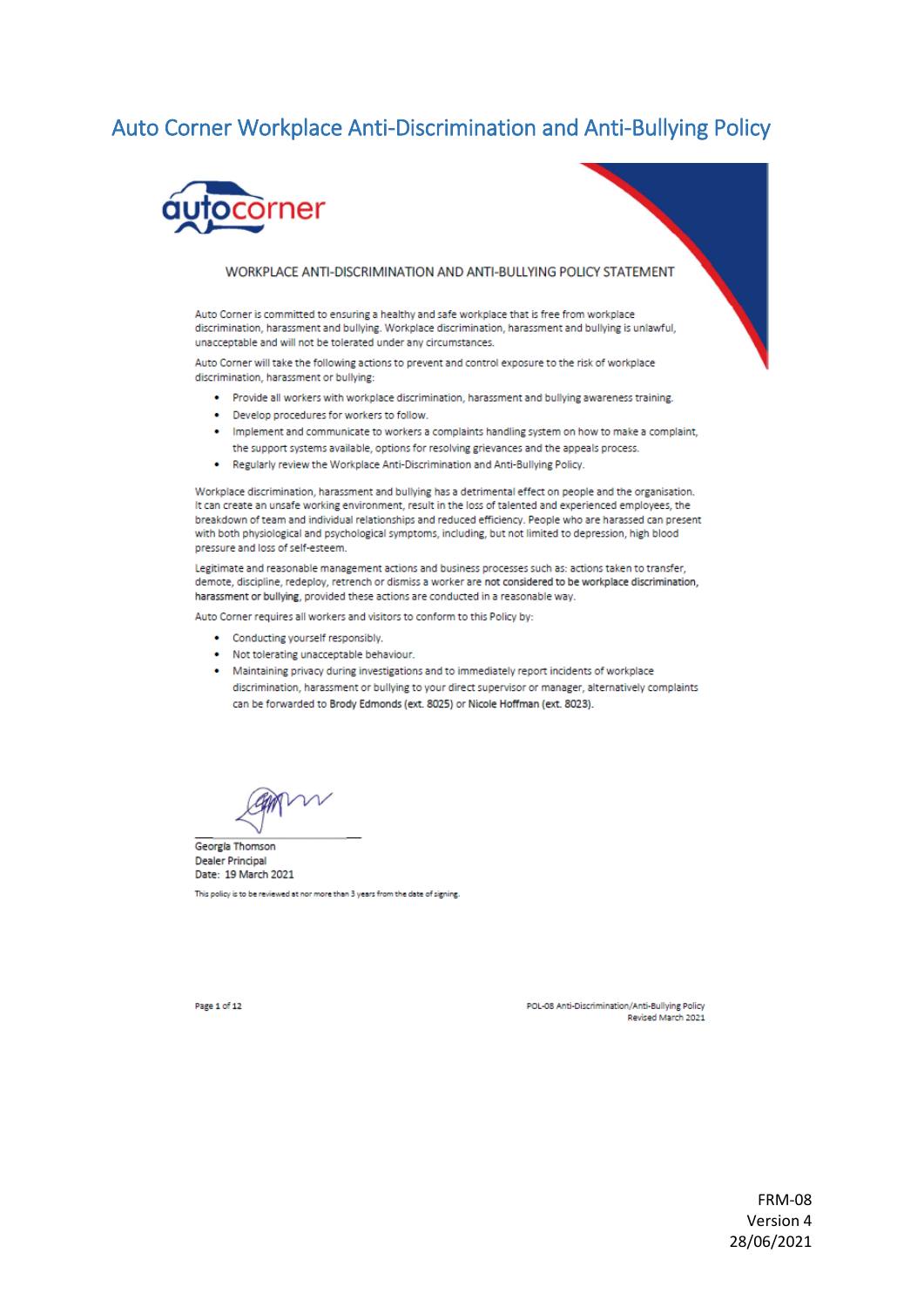### <span id="page-7-0"></span>**Auto Corner Manual Handling Policy**



#### MANUAL HANDLING POLICY STATEMENT

Auto Corner is committed to preventing manual handling injuries in all areas of operation and in consultation with employees. This requires that Managers and Supervisors actively consult with their employees to manage existing and potential risks associated with manual handling in accordance with legislative requirements.

This is done by systematically identifying tasks that involve manual handling activities, identifying the risks associated with these activities, assessing how dangerous those risks are, and where possible, eliminating those risks Where it is not reasonably practicable to eliminate manual handling tasks, those risks will be effectively controlled and minimised to the lowest level.

Auto Corner will take the following actions to prevent the risk of injury resulting from manual handling tasks:

- Ensure all employees receive relevant training in manual handling including Induction Training and task and hazard specific training to safely perform their work.
- . Provide adequate supervision and ensuring all procedures are followed.
- Develop procedures for workers to follow.
- . Consult with, and involve employees in all stages of the risk management process in order to identify and resolve manual handing issues.
- . Consider manual handling risks when purchasing or when modifying plant or equipment.
- . Regularly monitor and review manual handling activities, including the effectiveness of controls implemented.
- . Regularly review the Manual Handling Policy.

Auto Corner requires all workers to conform to this Policy by:

- Conducting yourself responsibly and not willingly put yourself or others at risk.
- . Observe and comply with all instructions and procedures for manual handling.
- . Only use equipment you are trained and authorised to use.
- Report all hazards and risks associated with workplace manual handling immediately.
- Participate and cooperate in training sessions, Toolbox Talks and other educational sessions relating to manual handling.

Auto Corner believes all incidents and workplace related injuries and diseases are preventable, and we are committed to ensuring a healthy and safe work environment in order to have a 'zero harm' outcome.

Georgia Thomson **Dealer Principal** Date: 19 March 2021

This policy is to be reviewed at nor more than 3 years from the date of signing.

Page 1 of 5

POL-09 Manual Handling Policy Revised March 2021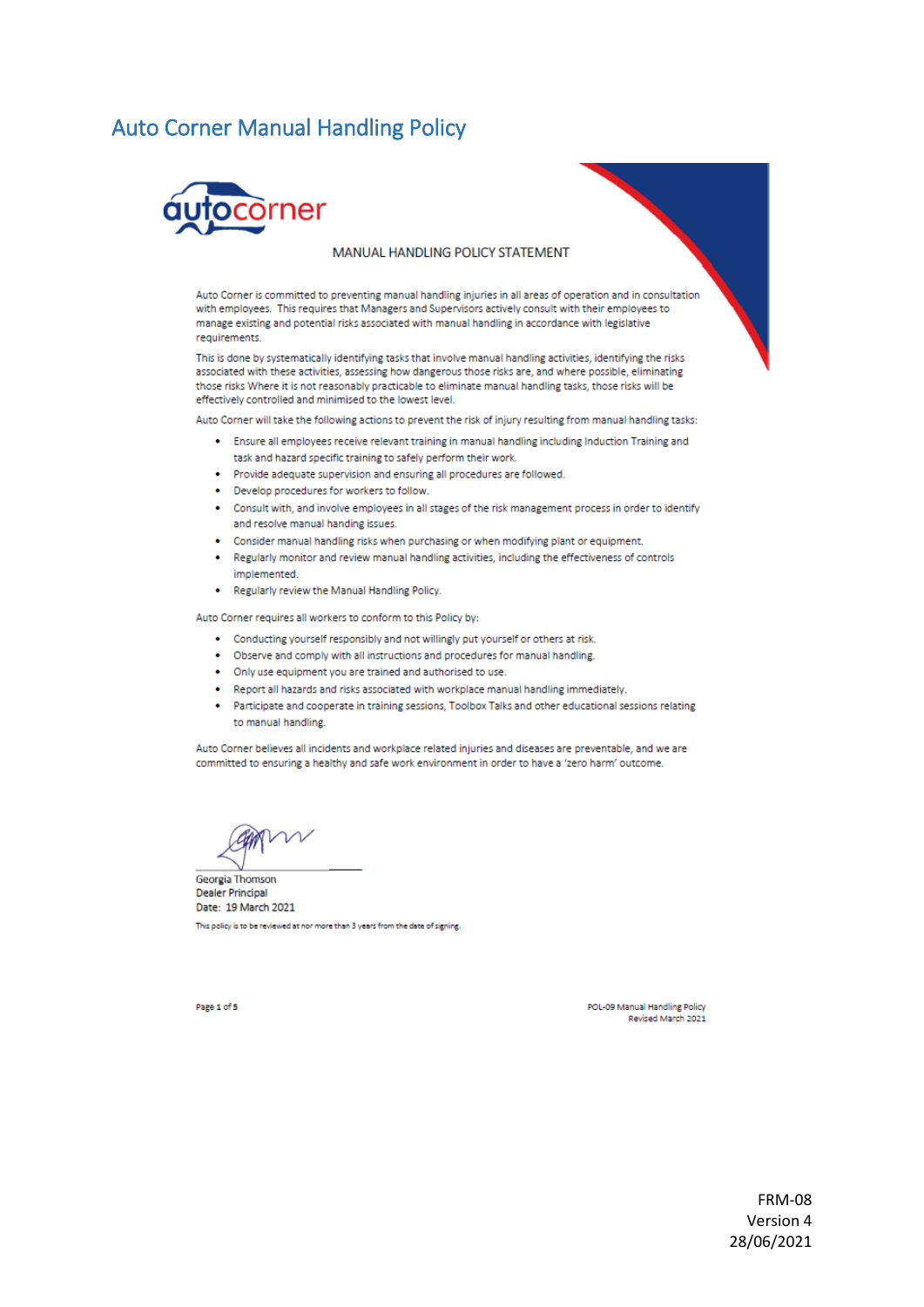## <span id="page-8-0"></span>Auto Corner Site Requirements

All Contractors are required to;

- Comply with all information provided in the Auto Corner Contractor Induction Booklet,
- Complete the Auto Corner Contractor Induction Booklet, and Site Familiarisation prior to commencing works,
- Sign in and out of the visited site,
- Complete a Safe Work Method Statement (SWMS) prior to all High Risk Work,
- Complete a Personal Risk Assessment prior to commencing works,
- Obtain Auto Corner Management authorisation prior to operating Auto Corner tools, plant and equipment.

## <span id="page-8-1"></span>Signing In and Out of Auto Corner Sites

It is a requirement that all Contractors sign in at all Auto Corner sites before commencing work. The Visitor Register can be found at Reception. Where there is a Contractors Site Office established, you must report to the Site Supervisor there.

The only exception to this clause will be the express delivery or pick up of parcels from parts dispatch areas.

## <span id="page-8-2"></span>Hazard Identification

All Auto Corner sites may contain inherent safety hazards, however with the correct controls implemented, these hazards can be eliminated or minimised as far as reasonably practicable.

The Auto Corner Contractor Induction Booklet and Site Familiarisation is intended to;

- Assist in identifying hazards, and
- Assist in the management of hazards, and
- Outline essential Auto Corner site safety requirements.

### <span id="page-8-3"></span>Site Familiarisation

As Auto Corner operates over multiple sites, a Site Specific Workplace Familiarisation will be completed for each site.

The Site Specific Workplace Familiarisation will provide information including, but not limited to;

- Emergency Procedures,
- First Aiders and First Aid Kit locations,
- Fire Wardens and Fire Equipment locations,
- Emergency Assembly Area,
- Isolation points,
- Amenities locations.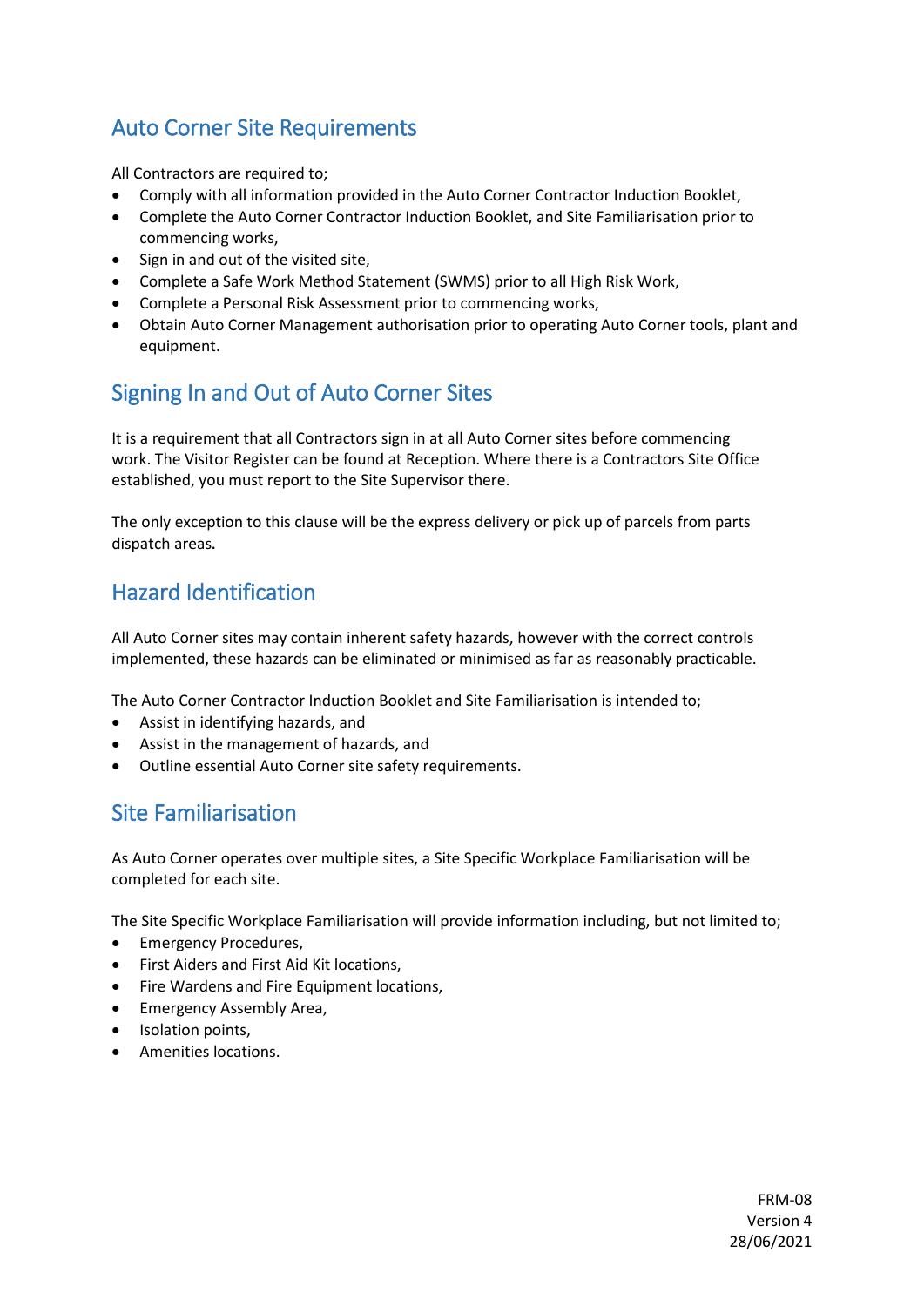## <span id="page-9-0"></span>Tools and Equipment

Only safe tools and equipment are to be brought onto or used on Auto Corner premises. It is the responsibility of the Contractor to implement regular inspections to ensure all tools and equipment are maintained and are safe to use.

Any tools or equipment which become unsafe are to be immediately tagged out of use and repaired immediately or removed from the premises as soon as possible.

## <span id="page-9-1"></span>Qualifications, Licences and Experience

It is the responsibility of the Contractor to ensure only appropriately qualified, licenced and experienced personnel are used on Auto Corner premises.

For example, only personnel with correct qualifications are to operate plant including, but not limited to forklifts and cranes. Only licensed electrical workers are to carry out work on any electrical item, other than minor user approved (per operator's manual) equipment maintenance.

Work conducted by any apprentices or assistants must be closely supervised, inspected and approved by the Contractor.

### <span id="page-9-2"></span>Safe Work Practices

The Contractor is to ensure all personnel follow safe work practices for all work conducted on Auto Corner premises.

Auto Corner requires a Safe Work Method Statement (SWMS) to be completed and approved for any works which are non-routine or classified as High Risk Work by Safe Work Australia, and relevant personnel instructed in the necessary safe work practices and any special precautions.

A generic documented risk assessment can be completed for all general works which is not classified as high risk.

All work areas are to be kept clean and tidy and free of hazards at all times. Where ever possible, work areas are to be cordoned off from the general public and other personnel to minimise the risk of unauthorised entry.

## <span id="page-9-3"></span>Supervision of Safe Work

It is the responsibility of the Contractor to ensure appropriate level and frequency of supervision of all work on Auto Corner premises to ensure safe operations.

High Risk Work including, but not limited to work involving fall risks (2m or more), crane use, working in confined spaces, hot works, work on electrical systems) are to be closely supervised; with correct risk management applied.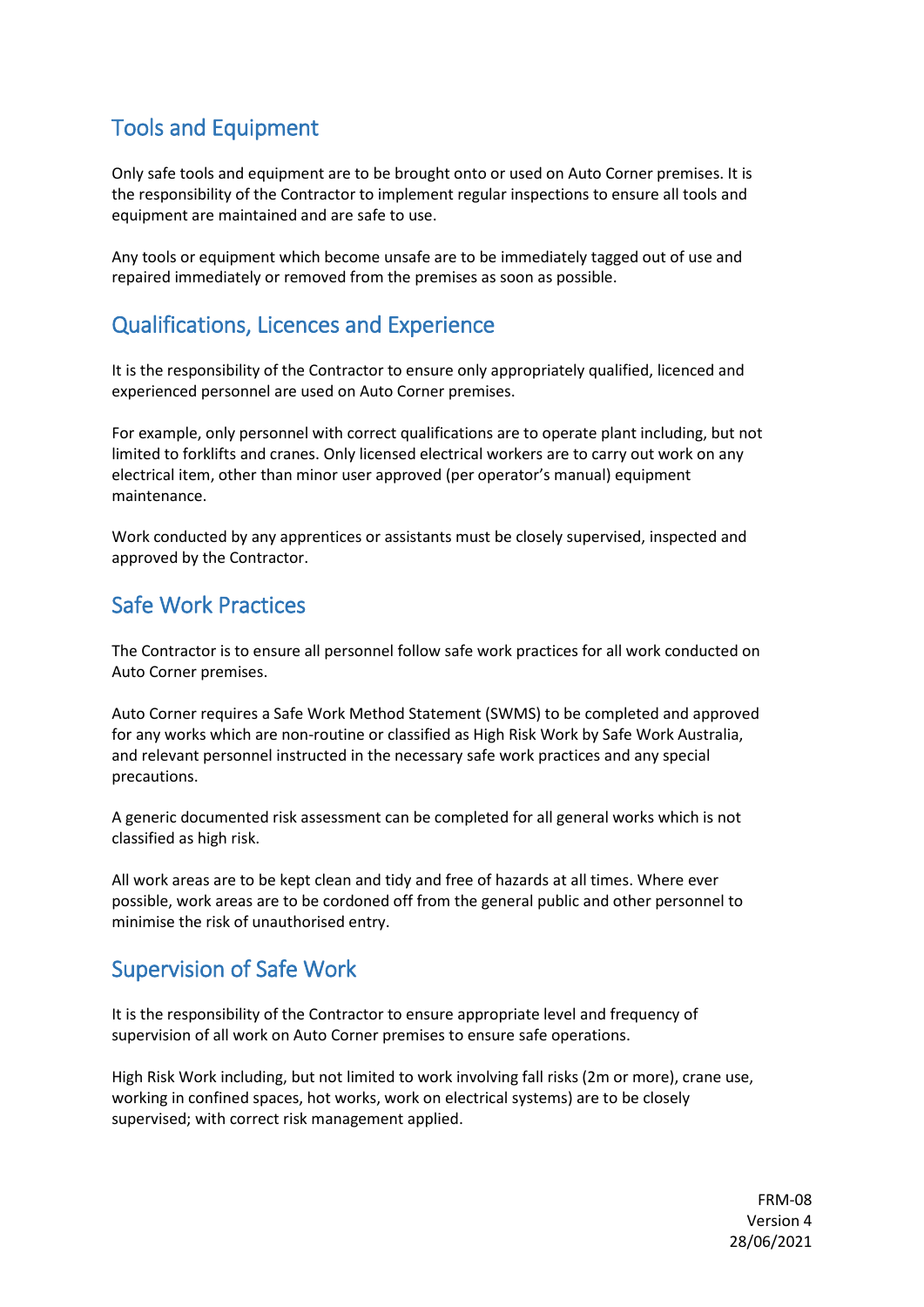# <span id="page-10-0"></span>Incident and Injury Reporting

All work injuries or incidents that occur on Auto Corner sites are to be reported to the Health, Safety and Facilities Manager or Auto Corner Management immediately.

The Auto Corner Incident Investigation Form (FRM-02) will be provided upon notice of incident and must be completed within 24 hours.

### <span id="page-10-1"></span>Hazard Reporting

All identified hazards which cannot be immediately resolved, must be reported to the Health, Safety and Facilities Manager or Auto Corner Management immediately. If the task or area is unsafe, cease work until the safety issue is resolved.

### <span id="page-10-2"></span>First Aid Services

The Contractor is to provide their own first aid services (incl. appropriate & properly maintained first aid kits & appropriate numbers of current qualified first aiders) when on site, however the Auto Corner first aid facilities may also be used in emergencies.

## <span id="page-10-3"></span>Emergency Procedures

The Emergency Procedures for each site are displayed throughout the facility. The Contractor is to ensure all of their direct personnel are familiar with the emergency and evacuation procedures prior to commencing work.

If you or your staff are unsure about any aspect, ask the Health, Safety and Facilities Manager or Auto Corner Management to clarify before commencing work.

## <span id="page-10-4"></span>Unsure About Task or Safety

If you or any contract personnel are unsure about any aspect of the task or unable to comply with safety standards (e.g. Auto Corner safety rules or legal compliance), cease work immediately and make the equipment or area safe and contact the Health, Safety and Facilities Manager or Auto Corner Management.

## <span id="page-10-5"></span>Permit to Work

Auto Corner requires a Permit to Work for any designated high risk activities as listed below.

- Any work involving maintenance, demolition, installations of renovations to **Asbestos Containing Materials** 

- **Hot work** e.g. welding, grinding, soldering (other than in a designated bay)
- **Work at heights** e.g. any task where there is a potential to fall 2 metres or more, including climbing on equipment, vehicles, elevated work platform.

- **Mobile crane use**

- Any work within 7m of any **overhead power line**
- Work on any **electrical system**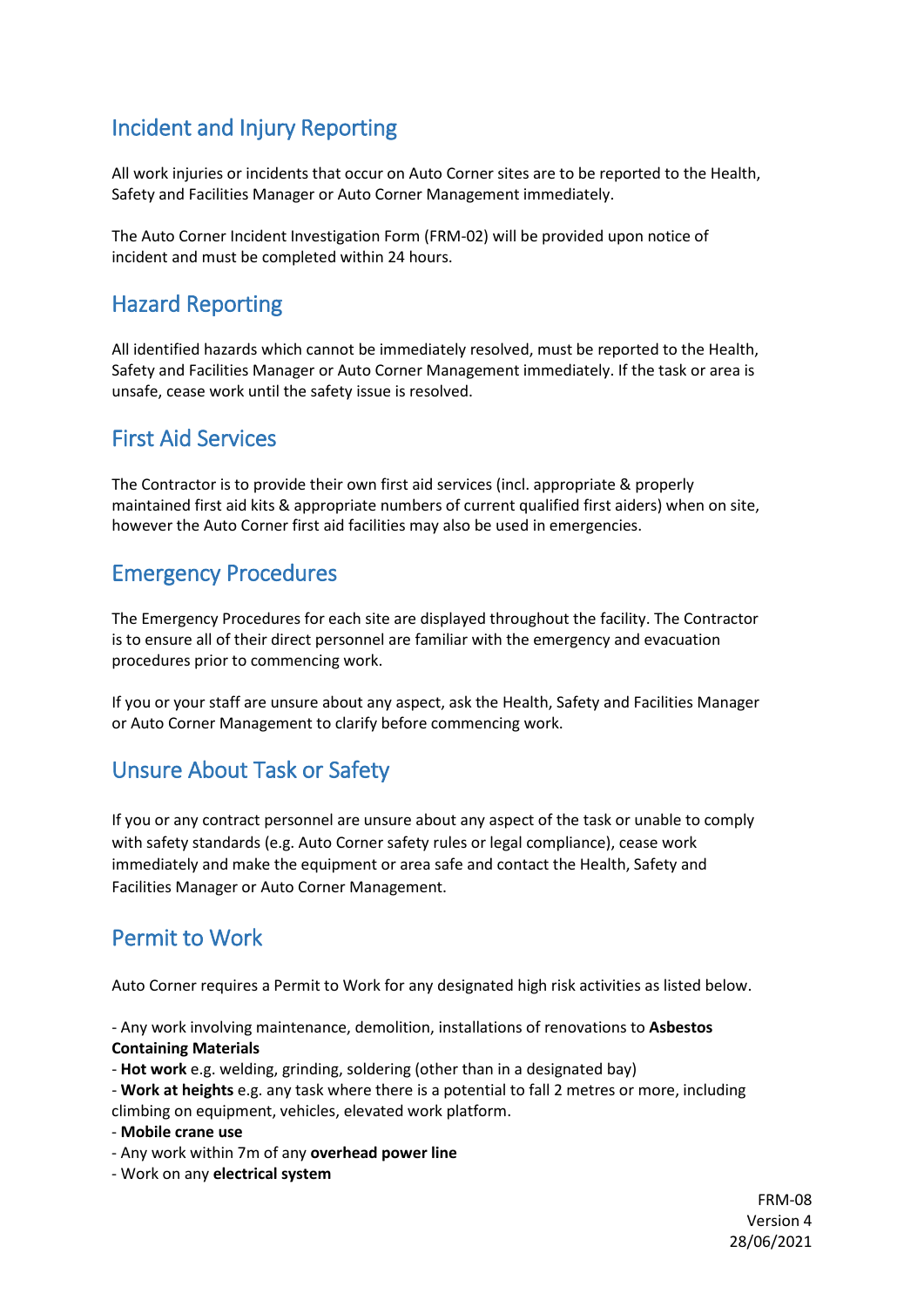- **Excavations** e.g. trenching
- Work on any facility or equipment containing **dangerous goods**
- Entry to any designated **confined space**

- Other, as advised

## <span id="page-11-0"></span>Safety Standards

The Contractor is responsible to ensure all work is conducted in a manner which complies with legislative and Auto Corner safety requirements. Contractors are responsible for informing themselves and all their workers on the legislative and code requirements applicable to their activities while on Auto Corner premises.

The following are **prohibited** on Auto Corner premises;

- **Smoking** on site (except in designated smoking areas)

- Working while affected by **drugs or alcohol** whether illicit or not e.g. medications which may cause drowsiness

- **Harassment** of any person
- **Practical jokes** on site

Any person found contravening Auto Corner safety rules may be ordered from the site immediately and subject to investigation may be banned from future work on Auto Corner premises.

## <span id="page-11-1"></span>Personal Protective Equipment (PPE)

Contractors are not to enter into mandatory PPE areas without the use of PPE indicated. These areas will be identifiable by mandatory blue and white signs as shown.

PPE is available for loan prior to entering into a PPE designated area. Safety eye protection must be returned to the appropriate dispensers on leaving and disposable earplugs are to be placed in waste bins.

### <span id="page-11-2"></span>Worker Facilities

Contractors are to confirm with Auto Corner Management on the availability and use of worker facilities (e.g. lunchroom, toilets etc.).

## <span id="page-11-3"></span>Use of Auto Corner Plant, Tools and Equipment

Contractors are not to use any Auto Corner plant (e.g. forklift), equipment or tools at any time. An Auto Corner Department Manager may authorise specific exemptions, upon request.